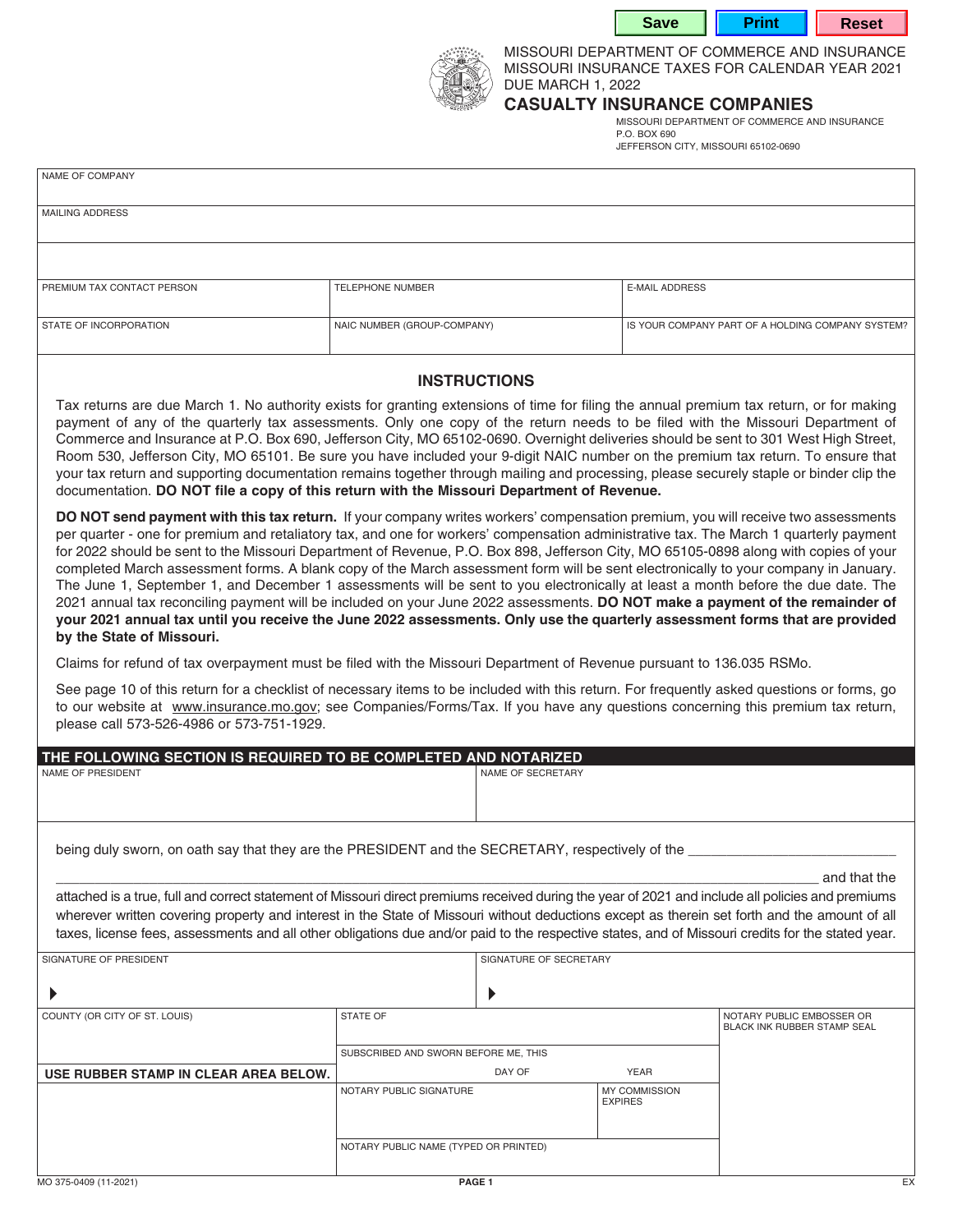## **PREMIUM TAX - CHAPTER 148**

Report for purposes of taxation, all Missouri direct premium received, whether in cash or in notes, during the year ending on the 31st day of December. Include all so-called premium deposits, membership fees, and service and finance charges. Commissions retained by agents shall also be included with your direct premium written.

|    | 1. Total Direct Premiums to Agree with Missouri Page (Page 19 of Annual Statement)                                                                                                                                                                                                                                                                                                                                                                                                                                                                                                                                                                                                                                                                                                                                                                                                                                                                                |                                                   |                                                                                                                                                                                                                                                                                                                                                                                                                                                                                                                                                                                                                                                                                                                                                                                                                                                                                                                                                                                                                                                                                                                                                                                                                                                                                                                                                                                                                                                                                                                                                                                                                                                                                                                                                                                                                                                                                                                                                                                                                                                                                                                                                                                                                                                                                                                                                                                                                                                                                                                                                                                                                                                                                                                                                                                                                                                                                                                                                                                                                                                                                                                                                                                                                                                                                                |
|----|-------------------------------------------------------------------------------------------------------------------------------------------------------------------------------------------------------------------------------------------------------------------------------------------------------------------------------------------------------------------------------------------------------------------------------------------------------------------------------------------------------------------------------------------------------------------------------------------------------------------------------------------------------------------------------------------------------------------------------------------------------------------------------------------------------------------------------------------------------------------------------------------------------------------------------------------------------------------|---------------------------------------------------|------------------------------------------------------------------------------------------------------------------------------------------------------------------------------------------------------------------------------------------------------------------------------------------------------------------------------------------------------------------------------------------------------------------------------------------------------------------------------------------------------------------------------------------------------------------------------------------------------------------------------------------------------------------------------------------------------------------------------------------------------------------------------------------------------------------------------------------------------------------------------------------------------------------------------------------------------------------------------------------------------------------------------------------------------------------------------------------------------------------------------------------------------------------------------------------------------------------------------------------------------------------------------------------------------------------------------------------------------------------------------------------------------------------------------------------------------------------------------------------------------------------------------------------------------------------------------------------------------------------------------------------------------------------------------------------------------------------------------------------------------------------------------------------------------------------------------------------------------------------------------------------------------------------------------------------------------------------------------------------------------------------------------------------------------------------------------------------------------------------------------------------------------------------------------------------------------------------------------------------------------------------------------------------------------------------------------------------------------------------------------------------------------------------------------------------------------------------------------------------------------------------------------------------------------------------------------------------------------------------------------------------------------------------------------------------------------------------------------------------------------------------------------------------------------------------------------------------------------------------------------------------------------------------------------------------------------------------------------------------------------------------------------------------------------------------------------------------------------------------------------------------------------------------------------------------------------------------------------------------------------------------------------------------------|
|    |                                                                                                                                                                                                                                                                                                                                                                                                                                                                                                                                                                                                                                                                                                                                                                                                                                                                                                                                                                   |                                                   |                                                                                                                                                                                                                                                                                                                                                                                                                                                                                                                                                                                                                                                                                                                                                                                                                                                                                                                                                                                                                                                                                                                                                                                                                                                                                                                                                                                                                                                                                                                                                                                                                                                                                                                                                                                                                                                                                                                                                                                                                                                                                                                                                                                                                                                                                                                                                                                                                                                                                                                                                                                                                                                                                                                                                                                                                                                                                                                                                                                                                                                                                                                                                                                                                                                                                                |
|    | a. Plus Finance, Service or Other Carrying Charges \$<br>b. Less Workers' Compensation Premium (Do not include excess WC) (287.690.1 RSMo) . \$<br>c. Less Dividends Paid or Credited (Do not include dividends paid to WC) (148.390 RSMo). \$<br>d. Less Health Ins. Benefits (Complete Group Accid. & Hith Loss Report on pg. 8)<br>e. Less Federally Reinsured Multiple Peril Crop Insurance (7 U.S.C. 1511). \$<br>Less Title XVIII Medicare Premiums (42 C.F.R. 422.404, etc.). \$<br>f.                                                                                                                                                                                                                                                                                                                                                                                                                                                                     |                                                   |                                                                                                                                                                                                                                                                                                                                                                                                                                                                                                                                                                                                                                                                                                                                                                                                                                                                                                                                                                                                                                                                                                                                                                                                                                                                                                                                                                                                                                                                                                                                                                                                                                                                                                                                                                                                                                                                                                                                                                                                                                                                                                                                                                                                                                                                                                                                                                                                                                                                                                                                                                                                                                                                                                                                                                                                                                                                                                                                                                                                                                                                                                                                                                                                                                                                                                |
| 2. |                                                                                                                                                                                                                                                                                                                                                                                                                                                                                                                                                                                                                                                                                                                                                                                                                                                                                                                                                                   |                                                   |                                                                                                                                                                                                                                                                                                                                                                                                                                                                                                                                                                                                                                                                                                                                                                                                                                                                                                                                                                                                                                                                                                                                                                                                                                                                                                                                                                                                                                                                                                                                                                                                                                                                                                                                                                                                                                                                                                                                                                                                                                                                                                                                                                                                                                                                                                                                                                                                                                                                                                                                                                                                                                                                                                                                                                                                                                                                                                                                                                                                                                                                                                                                                                                                                                                                                                |
|    |                                                                                                                                                                                                                                                                                                                                                                                                                                                                                                                                                                                                                                                                                                                                                                                                                                                                                                                                                                   |                                                   |                                                                                                                                                                                                                                                                                                                                                                                                                                                                                                                                                                                                                                                                                                                                                                                                                                                                                                                                                                                                                                                                                                                                                                                                                                                                                                                                                                                                                                                                                                                                                                                                                                                                                                                                                                                                                                                                                                                                                                                                                                                                                                                                                                                                                                                                                                                                                                                                                                                                                                                                                                                                                                                                                                                                                                                                                                                                                                                                                                                                                                                                                                                                                                                                                                                                                                |
| 4. | Net Tax to be Carried Forward to Line 15, Page 4 (Same as Line 3) \$                                                                                                                                                                                                                                                                                                                                                                                                                                                                                                                                                                                                                                                                                                                                                                                                                                                                                              |                                                   |                                                                                                                                                                                                                                                                                                                                                                                                                                                                                                                                                                                                                                                                                                                                                                                                                                                                                                                                                                                                                                                                                                                                                                                                                                                                                                                                                                                                                                                                                                                                                                                                                                                                                                                                                                                                                                                                                                                                                                                                                                                                                                                                                                                                                                                                                                                                                                                                                                                                                                                                                                                                                                                                                                                                                                                                                                                                                                                                                                                                                                                                                                                                                                                                                                                                                                |
|    |                                                                                                                                                                                                                                                                                                                                                                                                                                                                                                                                                                                                                                                                                                                                                                                                                                                                                                                                                                   |                                                   |                                                                                                                                                                                                                                                                                                                                                                                                                                                                                                                                                                                                                                                                                                                                                                                                                                                                                                                                                                                                                                                                                                                                                                                                                                                                                                                                                                                                                                                                                                                                                                                                                                                                                                                                                                                                                                                                                                                                                                                                                                                                                                                                                                                                                                                                                                                                                                                                                                                                                                                                                                                                                                                                                                                                                                                                                                                                                                                                                                                                                                                                                                                                                                                                                                                                                                |
|    | 5. Credits Allowed                                                                                                                                                                                                                                                                                                                                                                                                                                                                                                                                                                                                                                                                                                                                                                                                                                                                                                                                                | <b>Total Credit Available</b><br>For Current Year | <b>Amount Deducted</b><br>On This Return                                                                                                                                                                                                                                                                                                                                                                                                                                                                                                                                                                                                                                                                                                                                                                                                                                                                                                                                                                                                                                                                                                                                                                                                                                                                                                                                                                                                                                                                                                                                                                                                                                                                                                                                                                                                                                                                                                                                                                                                                                                                                                                                                                                                                                                                                                                                                                                                                                                                                                                                                                                                                                                                                                                                                                                                                                                                                                                                                                                                                                                                                                                                                                                                                                                       |
|    | MO Health Insurance Pool (376.975 RSMo) $\ldots$ $\ldots$ $\qquad$ $\qquad$<br>Examination Fee Carryover 2016-2020 (148.400 RSMo) \$<br>Personal Property Tax - Paid in 2021 (148.400 RSMo) \$<br>Affordable Housing (32.111 RSMo)\$<br>Neighborhood Development (32.110 RSMo)\$<br>Neighborhood Assistance (32.115 RSMo)\$<br>Infrastructure Development (100.286 RSMo) \$<br>Enterprise Zone/Urban Redevelopment (135.225 RSMo) \$<br>Low Income Housing (135.352 RSMo) \$<br>Small Business Investment (135.403 RSMo) \$<br>Youth Opportunities (135.460 RSMo) \$<br>CAPCO Investment (135.503 RSMo) \$<br>Neighborhood Preservation (135.535 RSMo) \$<br>Domestic Violence Shelters (135.550 RSMo) \$<br>Maternity Home Facilities (135.600 RSMo)\$<br>Historic Structure Rehabilitation (253.550 RSMo)\$<br>Agricultural Utilization (348.430 RSMo)\$<br>New Generation Cooperative Incentive (348.432 RSMo) \$<br>New Enterprise Creation (620.650 RSMo) \$ |                                                   | $\frac{1}{2}$<br>$\frac{1}{2}$<br>$\frac{1}{2}$<br>$\frac{1}{2}$<br>$\begin{picture}(20,20) \put(0,0){\line(1,0){100}} \put(15,0){\line(1,0){100}} \put(15,0){\line(1,0){100}} \put(15,0){\line(1,0){100}} \put(15,0){\line(1,0){100}} \put(15,0){\line(1,0){100}} \put(15,0){\line(1,0){100}} \put(15,0){\line(1,0){100}} \put(15,0){\line(1,0){100}} \put(15,0){\line(1,0){100}} \put(15,0){\line(1,0){100}} \$<br>$\begin{picture}(20,20) \put(0,0){\line(1,0){100}} \put(15,0){\line(1,0){100}} \put(15,0){\line(1,0){100}} \put(15,0){\line(1,0){100}} \put(15,0){\line(1,0){100}} \put(15,0){\line(1,0){100}} \put(15,0){\line(1,0){100}} \put(15,0){\line(1,0){100}} \put(15,0){\line(1,0){100}} \put(15,0){\line(1,0){100}} \put(15,0){\line(1,0){100}} \$<br>$\frac{1}{2}$<br>$\frac{1}{2}$<br>$\frac{1}{2}$<br>$\begin{picture}(20,20) \put(0,0){\line(1,0){100}} \put(15,0){\line(1,0){100}} \put(15,0){\line(1,0){100}} \put(15,0){\line(1,0){100}} \put(15,0){\line(1,0){100}} \put(15,0){\line(1,0){100}} \put(15,0){\line(1,0){100}} \put(15,0){\line(1,0){100}} \put(15,0){\line(1,0){100}} \put(15,0){\line(1,0){100}} \put(15,0){\line(1,0){100}} \$<br>$\begin{array}{c c} \uparrow \end{array}$<br>$\begin{picture}(20,20) \put(0,0){\line(1,0){100}} \put(15,0){\line(1,0){100}} \put(15,0){\line(1,0){100}} \put(15,0){\line(1,0){100}} \put(15,0){\line(1,0){100}} \put(15,0){\line(1,0){100}} \put(15,0){\line(1,0){100}} \put(15,0){\line(1,0){100}} \put(15,0){\line(1,0){100}} \put(15,0){\line(1,0){100}} \put(15,0){\line(1,0){100}} \$<br>$\begin{array}{c c} \uparrow \end{array}$<br>$\begin{array}{c c} \uparrow \end{array}$<br>$\begin{array}{c} \n\text{\$} \quad \text{\$} \quad \text{\$} \quad \text{\$} \quad \text{\$} \quad \text{\$} \quad \text{\$} \quad \text{\$} \quad \text{\$} \quad \text{\$} \quad \text{\$} \quad \text{\$} \quad \text{\$} \quad \text{\$} \quad \text{\$} \quad \text{\$} \quad \text{\$} \quad \text{\$} \quad \text{\$} \quad \text{\$} \quad \text{\$} \quad \text{\$} \quad \text{\$} \quad \text{\$} \quad \text{\$} \quad \text{\$} \quad \text{\$} \quad \text{\$} \quad \text{\$} \quad \text{\$} \quad \$<br>$\begin{picture}(20,20) \put(0,0){\line(1,0){100}} \put(15,0){\line(1,0){100}} \put(15,0){\line(1,0){100}} \put(15,0){\line(1,0){100}} \put(15,0){\line(1,0){100}} \put(15,0){\line(1,0){100}} \put(15,0){\line(1,0){100}} \put(15,0){\line(1,0){100}} \put(15,0){\line(1,0){100}} \put(15,0){\line(1,0){100}} \put(15,0){\line(1,0){100}} \$<br>$\begin{picture}(20,20) \put(0,0){\line(1,0){100}} \put(15,0){\line(1,0){100}} \put(15,0){\line(1,0){100}} \put(15,0){\line(1,0){100}} \put(15,0){\line(1,0){100}} \put(15,0){\line(1,0){100}} \put(15,0){\line(1,0){100}} \put(15,0){\line(1,0){100}} \put(15,0){\line(1,0){100}} \put(15,0){\line(1,0){100}} \put(15,0){\line(1,0){100}} \$<br>$\begin{picture}(20,20) \put(0,0){\line(1,0){100}} \put(15,0){\line(1,0){100}} \put(15,0){\line(1,0){100}} \put(15,0){\line(1,0){100}} \put(15,0){\line(1,0){100}} \put(15,0){\line(1,0){100}} \put(15,0){\line(1,0){100}} \put(15,0){\line(1,0){100}} \put(15,0){\line(1,0){100}} \put(15,0){\line(1,0){100}} \put(15,0){\line(1,0){100}} \$<br>$\frac{1}{2}$<br>$\frac{1}{2}$<br>$\frac{1}{2}$ |

6. **Net Missouri Tax Due (Round to nearest whole dollar)** ....................................... \$\_\_\_\_\_\_\_\_\_\_\_\_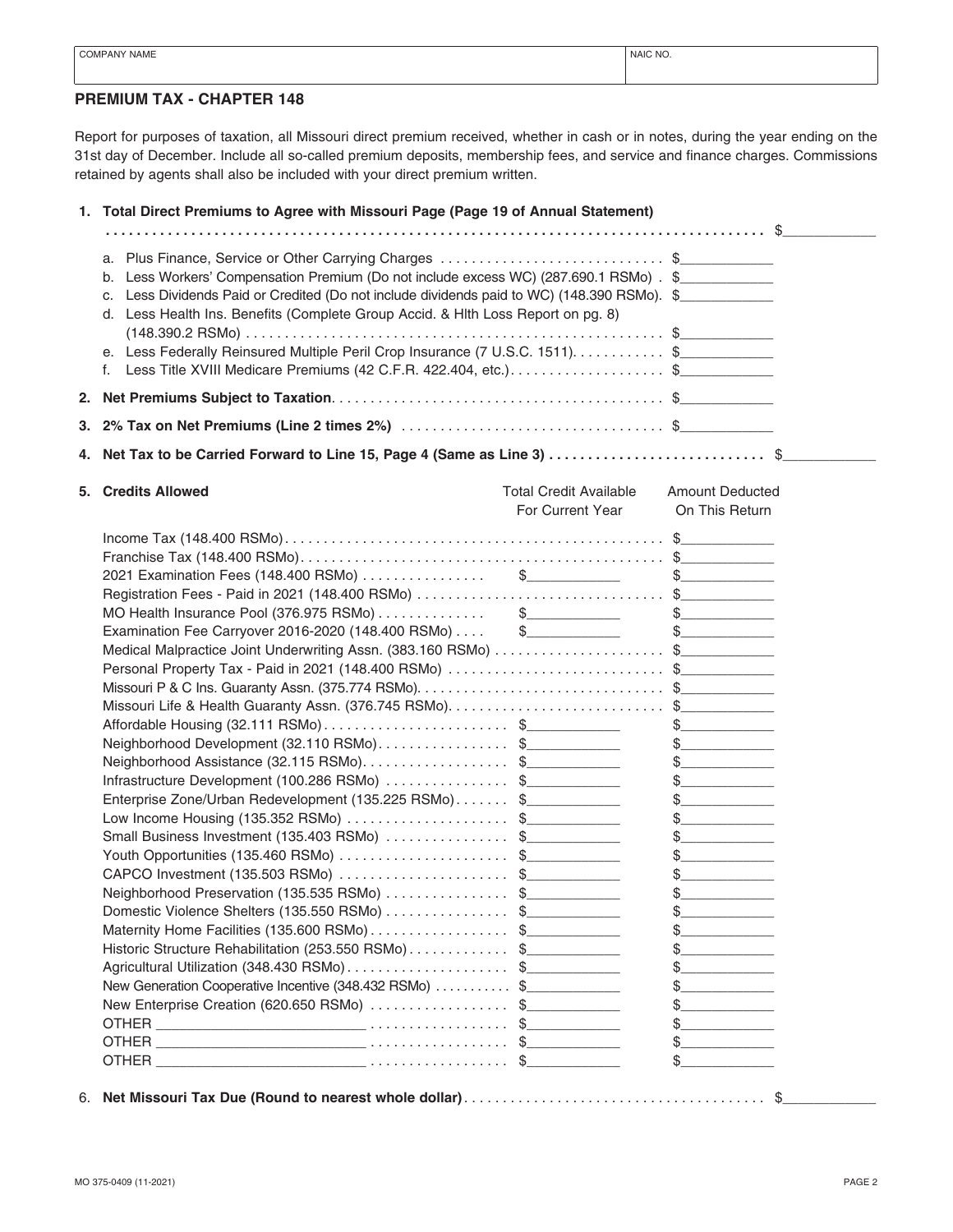### **WORKERS' COMPENSATION ADMINISTRATIVE TAX - Chapter 287**

(DO NOT Include Excess Workers' Compensation Premium)

Line 8 must agree with your Missouri Page 19 and also must be equal to the total of lines 9a, 10a, and 11a. A detailed listing is required for the amount on line 9a showing the years of Audited and/or Additional Premium (including Retrospective Adjustments) Collected on Policies with 2019 and Prior Effective, Renewal, or Anniversary Dates.

| Collected on Policies with 2019 and Prior Effective, Renewal, or Anniversary Dates.                                                                                                      |               |    |                               |
|------------------------------------------------------------------------------------------------------------------------------------------------------------------------------------------|---------------|----|-------------------------------|
| 8. Total Amount of Net Deposits, Net Premium, or Net Assessments Received, Whether<br>in Cash or Notes, in This State or on Account of Business Done in This State (287.690.1 RSMo)      |               | \$ |                               |
| 9. a. Total Audit and/or Additional Premium (including Retrospective Adjustments) Collected on Policies<br>with 2019 Effective, Renewal, or Anniversary Dates and Prior (287.690.1 RSMo) |               |    |                               |
|                                                                                                                                                                                          |               |    | $\mathbb{S}$ and $\mathbb{S}$ |
| c. Administrative Surcharge is Now Reported on Page 5 Pursuant to Section 287.717.3 RSMo                                                                                                 |               |    | $$-.00$                       |
|                                                                                                                                                                                          |               |    | $\frac{1}{2}$                 |
|                                                                                                                                                                                          |               |    | $\mathbb{S}$ and $\mathbb{S}$ |
| 10. a. Total Audit and/or Additional Premium (including Retrospective Adjustments) Collected on Policies<br>with 2020 Effective, Renewal, or Anniversary Dates (287.690.1 RSMo)          |               |    | $\sim$                        |
|                                                                                                                                                                                          |               |    |                               |
| c. Administrative Surcharge is Now Reported on Page 5 Pursuant to Section 287.717.3 RSMo                                                                                                 |               |    | $$-.0.00$                     |
|                                                                                                                                                                                          |               |    | $\sim$                        |
|                                                                                                                                                                                          |               |    | $\mathbb{S}$                  |
| 11. a. Total New, Audit and/or Additional Premium (including Retrospective Adjustments) Collected on<br>Policies with 2021 Effective, Renewal, or Anniversary Dates (287.690.1 RSMo)     |               |    |                               |
|                                                                                                                                                                                          |               |    | $\mathbb{S}$                  |
| c. Administrative Surcharge is Now Reported on Page 5 Pursuant to Section 287.717.3 RSMo                                                                                                 |               | S. | 0.00                          |
|                                                                                                                                                                                          |               |    | $\frac{1}{2}$                 |
|                                                                                                                                                                                          |               |    | $\frac{1}{2}$                 |
|                                                                                                                                                                                          |               |    | $\frac{1}{2}$                 |
| 13. Net Tax to be Carried Forward to Line 16, Page 4 (Same as Line 12)                                                                                                                   |               |    |                               |
| 14. Credits Allowed                                                                                                                                                                      |               |    |                               |
|                                                                                                                                                                                          |               |    |                               |
|                                                                                                                                                                                          | $\frac{1}{2}$ |    |                               |
|                                                                                                                                                                                          | $\frac{1}{2}$ |    |                               |
| Registration Fees - Paid in 2021 (148.400 RSMo)                                                                                                                                          | $\frac{1}{2}$ |    |                               |
| Personal Property Tax Credit - Paid in 2021 (148.400 RSMo)                                                                                                                               | $\frac{1}{2}$ |    |                               |
|                                                                                                                                                                                          |               | \$ |                               |
| 16. Net Missouri Workers' Compensation Administrative Tax Due (Line 13 less Line 15)                                                                                                     |               | \$ |                               |
|                                                                                                                                                                                          |               |    | (Round to the nearest dollar) |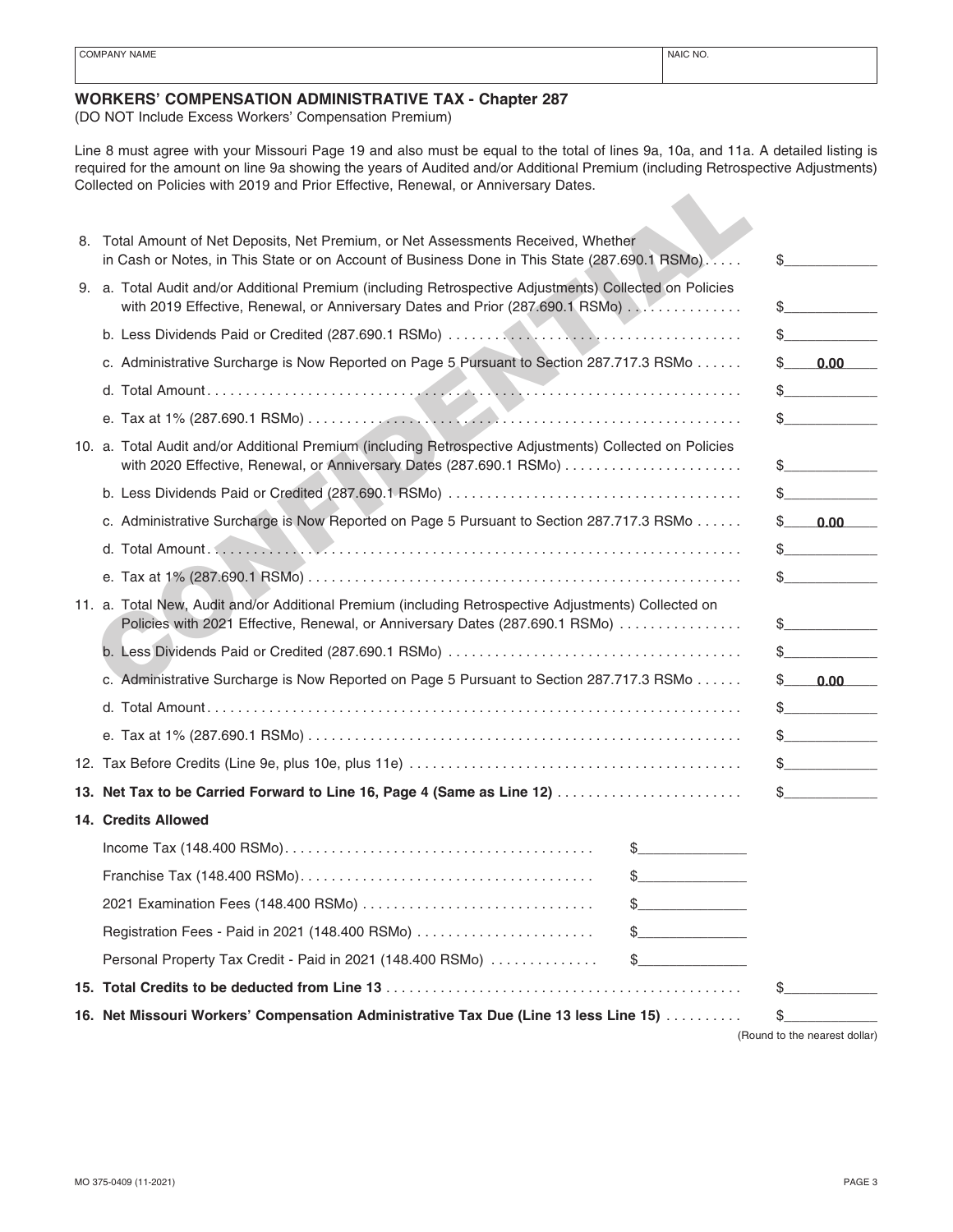## **RETALIATORY COMPARISON (375.916 RSMo)**

The retaliatory portion of the Missouri tax return compares the aggregate burden which would be placed upon your company by the State of Missouri to the aggregate burden which would be placed by your state of incorporation upon a hypothetical Missouri company writing the same amount of premium that your company is writing in Missouri.

The Agent information on line 4 should agree with your company's Insurance Producers Report form, which was due on or before February 10, 2022. Please show the fees charged by your state of incorporation for appointments, terminations and renewals. Additional lines are provided if different rates are charged for resident and non-resident agents.

Please include in the State of Incorporation column ALL taxes, fees, and assessments which a Missouri company operating in your state of incorporation would have been subject to during the 2021 calendar year. Include with the return a copy of the assessments, invoices, or tax documents along with the calculations based off of your Missouri premium amount.

**The Annual Renewal Fee for 2021 was due July 1, 2021. The annual renewal fee for Foreign Property & Casualty Companies, and also Foreign Title Companies is \$2,000. The annual renewal fee for Foreign Risk Retention Groups is \$100. Show these amounts on the State of Missouri column, line 1.**

|                                                                                          | State of<br>State of<br>Missouri<br>Incorporation<br>Basis<br>Basis |
|------------------------------------------------------------------------------------------|---------------------------------------------------------------------|
| 1. Filing Annual Statement/Annual Filing Fee                                             |                                                                     |
| 2. Filing Renewal Application for Certificate of Authority                               |                                                                     |
| 3. Filing Any Other Paper Required to be Filed                                           |                                                                     |
| 4. Agents: Missouri Appointments _______@ state of incorp. rate \$<br>(Res Non-Res Both) |                                                                     |
| <b>Missouri Terminations</b><br>@ state of incorp. rate \$<br>(Res Non-Res Both)         |                                                                     |
| Total Missouri Renewals @ state of incorp. rate \$<br>(Res Non-Res Both)                 |                                                                     |
| @ state of incorp. rate \$<br>(Res Non-Res Both)                                         |                                                                     |
| @ state of incorp. rate \$<br>(Res Non-Res Both)                                         |                                                                     |
| @ state of incorp. rate \$<br>(Res Non-Res Both)                                         |                                                                     |

### **PREMIUM TAX CREDITS SHOULD NOT BE INCLUDED IN THE RETALIATORY TAX CALCULATIONS.**

| $\frac{1}{2}$                                                                                                                                                                                                                                                                                                                                                       | $\frac{1}{2}$                                                                                                                                                                                                                                                                                                                                       |
|---------------------------------------------------------------------------------------------------------------------------------------------------------------------------------------------------------------------------------------------------------------------------------------------------------------------------------------------------------------------|-----------------------------------------------------------------------------------------------------------------------------------------------------------------------------------------------------------------------------------------------------------------------------------------------------------------------------------------------------|
| $\begin{array}{c c} \n\end{array}$                                                                                                                                                                                                                                                                                                                                  | $\frac{1}{2}$                                                                                                                                                                                                                                                                                                                                       |
| $\frac{1}{2}$                                                                                                                                                                                                                                                                                                                                                       | $\frac{1}{2}$                                                                                                                                                                                                                                                                                                                                       |
| $\frac{1}{2}$                                                                                                                                                                                                                                                                                                                                                       | $\frac{1}{2}$                                                                                                                                                                                                                                                                                                                                       |
| $\begin{picture}(20,20) \put(0,0){\vector(1,0){100}} \put(15,0){\vector(1,0){100}} \put(15,0){\vector(1,0){100}} \put(15,0){\vector(1,0){100}} \put(15,0){\vector(1,0){100}} \put(15,0){\vector(1,0){100}} \put(15,0){\vector(1,0){100}} \put(15,0){\vector(1,0){100}} \put(15,0){\vector(1,0){100}} \put(15,0){\vector(1,0){100}} \put(15,0){\vector(1,0){100}} \$ | $\frac{1}{2}$                                                                                                                                                                                                                                                                                                                                       |
| $\mathsf{\$} \hspace{0.06cm} \underbrace{\hspace{0.08cm} \text{--} \hspace{0.08cm} \hspace{0.08cm} }$                                                                                                                                                                                                                                                               | $\frac{1}{2}$                                                                                                                                                                                                                                                                                                                                       |
| XXXXXXXXXXXXX                                                                                                                                                                                                                                                                                                                                                       | $\frac{1}{2}$                                                                                                                                                                                                                                                                                                                                       |
| XXXXXXXXXXXXX                                                                                                                                                                                                                                                                                                                                                       | $\frac{1}{2}$                                                                                                                                                                                                                                                                                                                                       |
| XXXXXXXXXXXXX                                                                                                                                                                                                                                                                                                                                                       | $\frac{1}{2}$                                                                                                                                                                                                                                                                                                                                       |
| XXXXXXXXXXXXX                                                                                                                                                                                                                                                                                                                                                       | $\begin{picture}(20,10) \put(0,0){\line(1,0){10}} \put(15,0){\line(1,0){10}} \put(15,0){\line(1,0){10}} \put(15,0){\line(1,0){10}} \put(15,0){\line(1,0){10}} \put(15,0){\line(1,0){10}} \put(15,0){\line(1,0){10}} \put(15,0){\line(1,0){10}} \put(15,0){\line(1,0){10}} \put(15,0){\line(1,0){10}} \put(15,0){\line(1,0){10}} \put(15,0){\line(1$ |
| XXXXXXXXXXXXX                                                                                                                                                                                                                                                                                                                                                       | $\frac{1}{2}$                                                                                                                                                                                                                                                                                                                                       |
| XXXXXXXXXXXXX<br><u> 1989 - Andrea Stadt Britain, amerikansk politik (* 1908)</u>                                                                                                                                                                                                                                                                                   | $\begin{picture}(20,10) \put(0,0){\line(1,0){10}} \put(15,0){\line(1,0){10}} \put(15,0){\line(1,0){10}} \put(15,0){\line(1,0){10}} \put(15,0){\line(1,0){10}} \put(15,0){\line(1,0){10}} \put(15,0){\line(1,0){10}} \put(15,0){\line(1,0){10}} \put(15,0){\line(1,0){10}} \put(15,0){\line(1,0){10}} \put(15,0){\line(1,0){10}} \put(15,0){\line(1$ |
| 15. Premium Tax (MO column from Line 4, Page 2) \$                                                                                                                                                                                                                                                                                                                  | $\frac{1}{2}$                                                                                                                                                                                                                                                                                                                                       |
| 16. Workers' Compensation Tax (MO from Line 13, Page 3)  \$                                                                                                                                                                                                                                                                                                         | $\frac{1}{2}$                                                                                                                                                                                                                                                                                                                                       |
|                                                                                                                                                                                                                                                                                                                                                                     |                                                                                                                                                                                                                                                                                                                                                     |
| 18. Retaliatory Tax Amount Before Credits [Subtract Line 17(a) from Line 17(b)] \$                                                                                                                                                                                                                                                                                  |                                                                                                                                                                                                                                                                                                                                                     |
|                                                                                                                                                                                                                                                                                                                                                                     |                                                                                                                                                                                                                                                                                                                                                     |
|                                                                                                                                                                                                                                                                                                                                                                     |                                                                                                                                                                                                                                                                                                                                                     |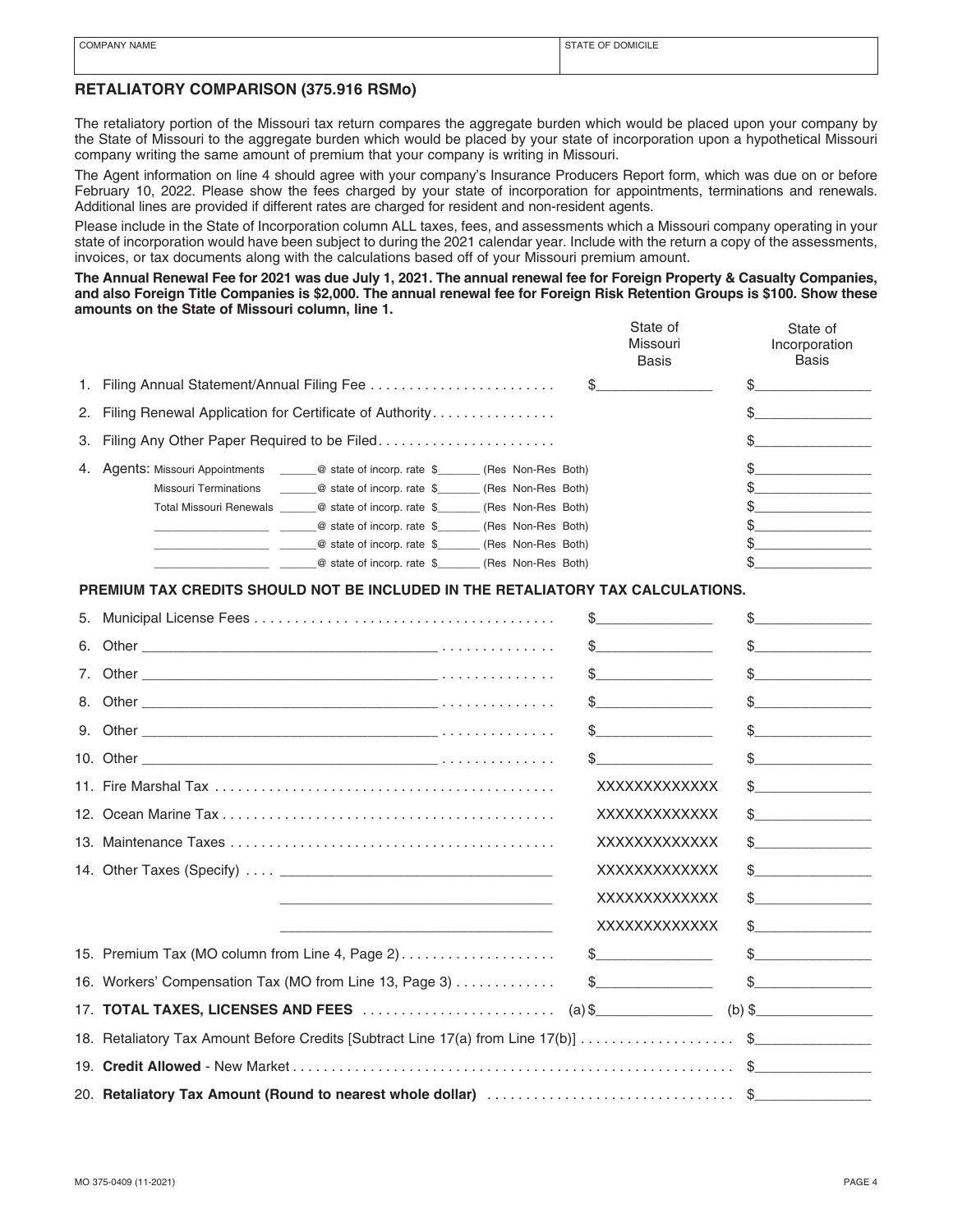### **WORKERS' COMPENSATION ADMINISTRATIVE SURCHARGE (287.717.3 RSMo)**

Pursuant to Section 287.717.3 RSMo, you are required to report the amount of premium that would have been paid for the deductible credit portion of the workers' compensation policies with deductible options. **NOTE: The deductible credit portion of the policy is the "difference" between the premium that would be generated for a standard, guaranteed cost policy where no deductible option is offered and the premium that is actually generated when the deductible credit is applied to the policy.** The total of Lines 2a, 3a, and 4a must agree with the amount actually reported on Line 1. A detailed listing is required for the amount on line 2a showing the years of Audited and/or Additional Premium (including Retrospective Adjustments) Collected with 2019 and Prior Effective, Renewal, or Anniversary Dates.

#### **You will need to submit any/all algorithm(s) you are using for premium calculation, unless you are using the approved algorithm filed by the NCCI.**

| no deductible option is offered and the premium that is actually generated when the deductible credit is applied to the<br>policy. The total of Lines 2a, 3a, and 4a must agree with the amount actually reported on Line 1. A detailed listing is required for<br>the amount on line 2a showing the years of Audited and/or Additional Premium (including Retrospective Adjustments) Collected<br>with 2019 and Prior Effective, Renewal, or Anniversary Dates.                                                                                                                                                                                                    |                               |
|---------------------------------------------------------------------------------------------------------------------------------------------------------------------------------------------------------------------------------------------------------------------------------------------------------------------------------------------------------------------------------------------------------------------------------------------------------------------------------------------------------------------------------------------------------------------------------------------------------------------------------------------------------------------|-------------------------------|
| You will need to submit any/all algorithm(s) you are using for premium calculation, unless you are using the approved<br>algorithm filed by the NCCI.                                                                                                                                                                                                                                                                                                                                                                                                                                                                                                               |                               |
| A link to the 2022 Quarterly Administrative Surcharge Report Form was included in the Annual Premium Tax Filing Instructions<br>email that was sent in January. You will need to make copies of this form to submit to the Missouri Department of Revenue with<br>your payment of any estimated quarterly administrative surcharge installments for 2022. The estimated quarterly installments are<br>due to the Missouri Department of Revenue by March 1, June 1, September 1, and December 1. Please circle the appropriate<br>reporting period on the form. You may obtain a copy of this form on our website at www.insurance.mo.gov; see Companies/Forms/Tax. |                               |
| NO PAYMENT IS DUE with the tax return. You will receive a Notice of Workers' Compensation Administrative Surcharge Balance<br>Due/Overpayment around the first of May. The Balance Due will need to be submitted by June 1, 2022, to the Missouri Department<br>of Revenue along with a copy of the Notice of Workers' Compensation Administrative Surcharge Balance Due/Overpayment form.<br>Overpayments may be applied according to RSMo 287.717.4.                                                                                                                                                                                                              |                               |
| 1. Total Amount of Premium Applicable to the Deductible Credit Portion of Policies in the 2021 Calendar Year                                                                                                                                                                                                                                                                                                                                                                                                                                                                                                                                                        | \$                            |
| 2. a. Total Audit and/or Additional Premium (including Retrospective Adjustments) Applicable to the<br>Deductible Credit Portion of Policies with 2019 Effective, Renewal, or Anniversary Dates and Prior                                                                                                                                                                                                                                                                                                                                                                                                                                                           | \$                            |
|                                                                                                                                                                                                                                                                                                                                                                                                                                                                                                                                                                                                                                                                     | \$                            |
| 3. a. Total Audit and/or Additional Premium (including Retrospective Adjustments) Applicable to the<br>Deductible Credit Portion of Policies with 2020 Effective, Renewal, or Anniversary Dates                                                                                                                                                                                                                                                                                                                                                                                                                                                                     |                               |
|                                                                                                                                                                                                                                                                                                                                                                                                                                                                                                                                                                                                                                                                     | \$                            |
|                                                                                                                                                                                                                                                                                                                                                                                                                                                                                                                                                                                                                                                                     | \$                            |
| 4. a. Total New, Audit and/or Additional Premium (including Retrospective Adjustments) Applicable to the<br>Deductible Credit Portion of Policies with 2021 Effective, Renewal, or Anniversary Dates                                                                                                                                                                                                                                                                                                                                                                                                                                                                |                               |
|                                                                                                                                                                                                                                                                                                                                                                                                                                                                                                                                                                                                                                                                     | \$                            |
| b. Workers' Comp Administrative Surcharge Rate at 1% (287.716.2 RSMo)                                                                                                                                                                                                                                                                                                                                                                                                                                                                                                                                                                                               |                               |
| 5. Net Workers' Compensation Administrative Surcharge Due (Line 2b, plus 3b, plus 4b)                                                                                                                                                                                                                                                                                                                                                                                                                                                                                                                                                                               |                               |
|                                                                                                                                                                                                                                                                                                                                                                                                                                                                                                                                                                                                                                                                     | (Round to the nearest dollar) |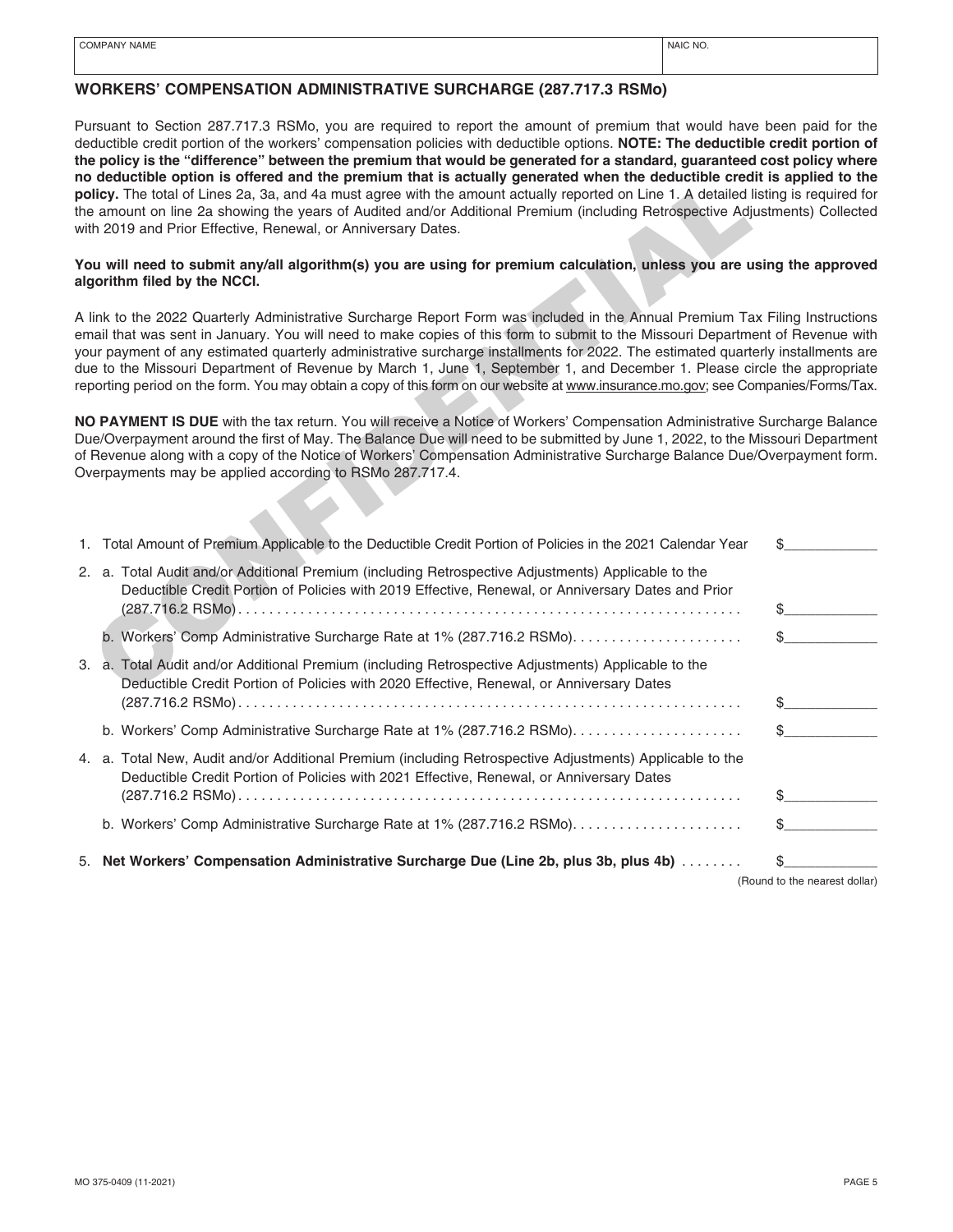| The following tax credits can be split between premium and workers' compensation administrative taxes. Please show the<br>amounts applied to each type of tax below. |                               |                                   |                                      |  |  |
|----------------------------------------------------------------------------------------------------------------------------------------------------------------------|-------------------------------|-----------------------------------|--------------------------------------|--|--|
|                                                                                                                                                                      | <b>Total Credit Available</b> | *Amount Applied to<br>Premium Tax | **Amount Applied to Work<br>Comp Tax |  |  |
| Income Tax (148.400 RSMo)                                                                                                                                            |                               |                                   |                                      |  |  |
| Franchise Tax (148.400 RSMo)                                                                                                                                         |                               |                                   |                                      |  |  |
| 2021 Examination Fees Only<br>$(148.400$ RSMo)                                                                                                                       |                               |                                   |                                      |  |  |
| Registration Fees (148.400 RSMo)                                                                                                                                     |                               |                                   |                                      |  |  |
| Personal Property Tax (148.400 RSMo)                                                                                                                                 |                               |                                   |                                      |  |  |
| Amounts in this column should be included on Line 5, page 2.<br>** Amounts in this column should be included on Line 14, page 3.                                     |                               |                                   |                                      |  |  |

# **CREDITS FOR GUARANTY ASSOCIATION ASSESSMENTS** (376.745.1 RSMo)

Credits for Missouri Life and Health Insurance Guaranty Association assessments begin the year after the year of assessment.

Only class B assessments made by the Missouri Life and Health Guaranty Association are deductible from premium tax at 20% for five years.

You must include copies of your certificates of contribution for guaranty association credits. Please list credits under appropriate year and type; do not combine assessments.

Please complete the following information to support the credit amount shown on Page 2, line 5 for premium tax credit.

| <b>ASSESSMENT YEAR</b> | ASSESSMENT AMOUNT | <b>PERCENT</b> | <b>CREDIT</b> |
|------------------------|-------------------|----------------|---------------|
| 2016 HEALTH            |                   | 20%            |               |
| 2017 HEALTH            |                   | 20%            |               |
| 2018 HEALTH            |                   | 20%            |               |
| 2019 HEALTH            |                   | 20%            |               |
| 2020 HEALTH            |                   | 20%            |               |
| <b>TOTAL</b>           |                   |                |               |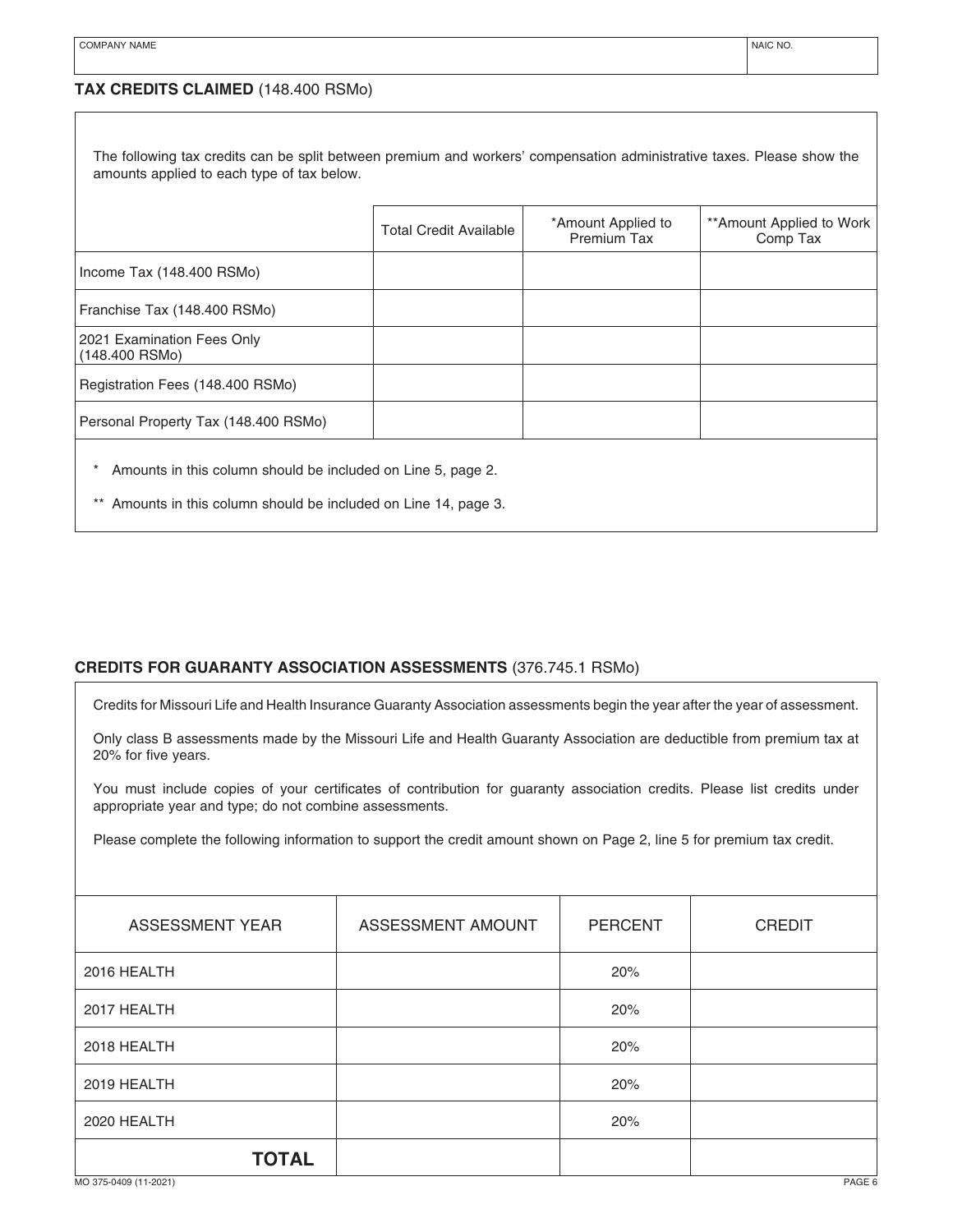# **CREDITS FOR GUARANTY ASSOCIATION ASSESSMENTS** (375.774.3 RSMo)

Credits for Missouri Property and Casualty Insurance Guaranty Association assessments begin the year after the year of assessment. Credits are 33 1/3% for three years.

Copies of your Certificates of Contribution from the guaranty association must be included for each assessment. Please list credit under appropriate year and type; do not combine amounts.

Please complete the following information to support the credit amount shown on Page 2, line 5 for premium tax credit.

| <b>ASSESSMENT</b> | ASSESSMENT AMOUNT | <b>PERCENT</b> | <b>CREDIT</b> |
|-------------------|-------------------|----------------|---------------|
| 2018 AUTO         |                   | $33.2\%$ *     |               |
| 2018 OTHER        |                   | $33.2\%$ *     |               |
| 2018 WORK. COMP.  |                   | $33.2\%$ *     |               |
| <b>2019 AUTO</b>  |                   | 33.4%          |               |
| 2019 OTHER        |                   | 33.4%          |               |
| 2019 WORK. COMP.  |                   | 33.4%          |               |
| 2020 AUTO         |                   | 33.4%          |               |
| 2020 OTHER        |                   | 33.4%          |               |
| 2020 WORK. COMP.  |                   | 33.4%          |               |
| <b>TOTAL</b>      |                   |                |               |

\* LESSER OF .334 OR REMAINING BALANCE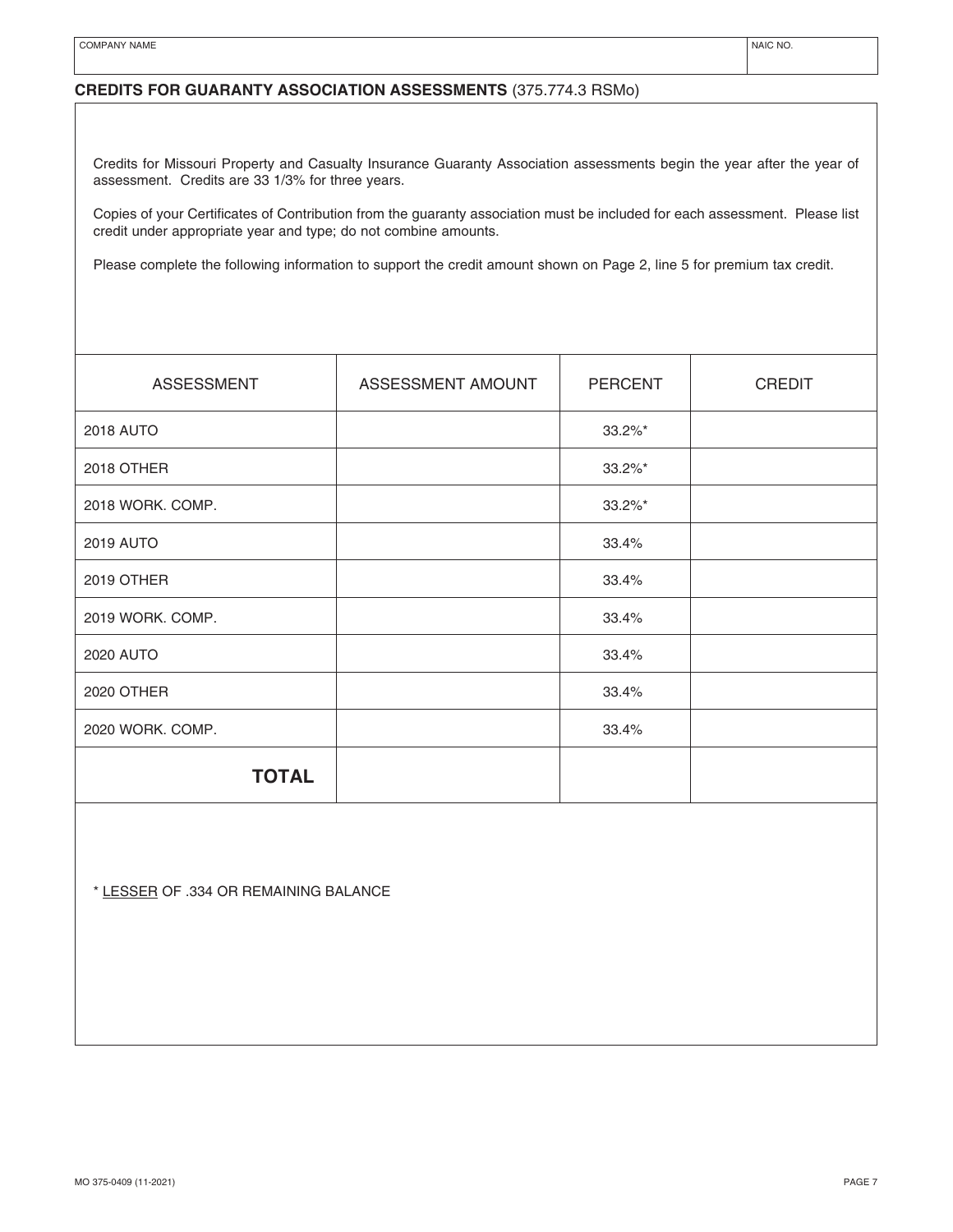## **GROUP ACCIDENT AND HEALTH LOSS REPORT** (148.390 RSMo)

| LINE OF BUSINESS                      | $\mathfrak{p}$<br>DIRECT PREMIUM<br><b>WRITTEN</b> | 3<br><b>DIRECT PREMIUM</b><br><b>EARNED</b> | 4<br><b>DIVIDENDS PAID</b><br>OR CREDITED | 5<br><b>DIRECT LOSSES</b><br>PAID | 6<br><b>DIRECT LOSSES</b><br><b>INCURRED</b> | <b>DIRECT LOSSES</b><br><b>UNPAID</b> |
|---------------------------------------|----------------------------------------------------|---------------------------------------------|-------------------------------------------|-----------------------------------|----------------------------------------------|---------------------------------------|
| GROUP ACCIDENT AND HEALTH POLICIES    |                                                    |                                             |                                           |                                   |                                              |                                       |
| 1. EMPLOYER GROUPS                    |                                                    |                                             |                                           |                                   |                                              |                                       |
| 2. UNION GROUPS                       |                                                    |                                             |                                           |                                   |                                              |                                       |
| 3. MULTIPLE<br><b>EMPLOYER TRUSTS</b> |                                                    |                                             |                                           |                                   |                                              |                                       |
| 4. ASSOCIATION<br><b>GROUPS</b>       |                                                    |                                             |                                           |                                   |                                              |                                       |
| 5. FICTITIOUS<br><b>GROUP TRUSTS</b>  |                                                    |                                             |                                           |                                   |                                              |                                       |
| 6. BLANKET GROUPS                     |                                                    |                                             |                                           |                                   |                                              |                                       |

Section 148.390 RSMo, allows health benefits paid "for the benefit of some or all of the employees of one or more employers or for the benefit of the members of a union or unions, whether or not such benefits are payable through a trustee" to be deducted from the gross amount of premiums received on those policies. This deduction does not include all group business. Only lines 1, 2 and 3 above will be considered for benefit deductions.

- 1) Employer groups the master policy is issued to the employer and the coverage extends to employees of that employer or employees of recognized subsidiaries of the employer.
- 2) Union groups the master policy is issued to the Union Board of Directors or a designated trustee. Coverage extends to dues-paying members of the trade or labor union.
- 3) Multiple Employers Trusts the group exists under a trust agreement. The trustee holds the master policy and certificates of coverage are issued to employees of small employers. Usually the employer will be a business with five (5) or less employees. Such trusts may have numerous small businesses participating in the insurance plan.
- 4) Association groups this group consists of dues paying members of a recognized association. The association has by-laws and exists for reasons other than obtaining insurance.
- 5) Fictitious group trusts this group has no real nexus and is used only for the purpose of obtaining or distributing insurance. The master policy is issued to a trustee pursuant to a contract with the underwriting insurer. Certificates are then issued to any individual who applies to the trust for insurance.
- 6) Blanket groups a blanket policy is issued to a single policyholder. The policy insures all individuals meeting the eligibility requirements set out in the policy. The insurer may not receive a name list of insureds. The group consists only of the class subject to the hazard insured against in the policy (i.e. student accident, sports teams, scout troops).

Not all policies reported on line 13 of the annual statement Missouri page 19 have benefits paid that are eligible under section 148.390 RSMo. Only benefits payments "on policies or contracts providing health insurance benefits for the benefit of some or all of the employees of one or more employers or for the benefit of the members of a union or unions" are eligible for section 148.390 credit. For example, benefits paid under credit disability and disability income (benefit payments are not health insurance benefits) are not eligible for section 148.390 credit.

## **A COPY OF YOUR SUPPLEMENT TO MO PAGE 19 MUST BE ATTACHED IN ORDER TO ALLOW THIS DEDUCTION.**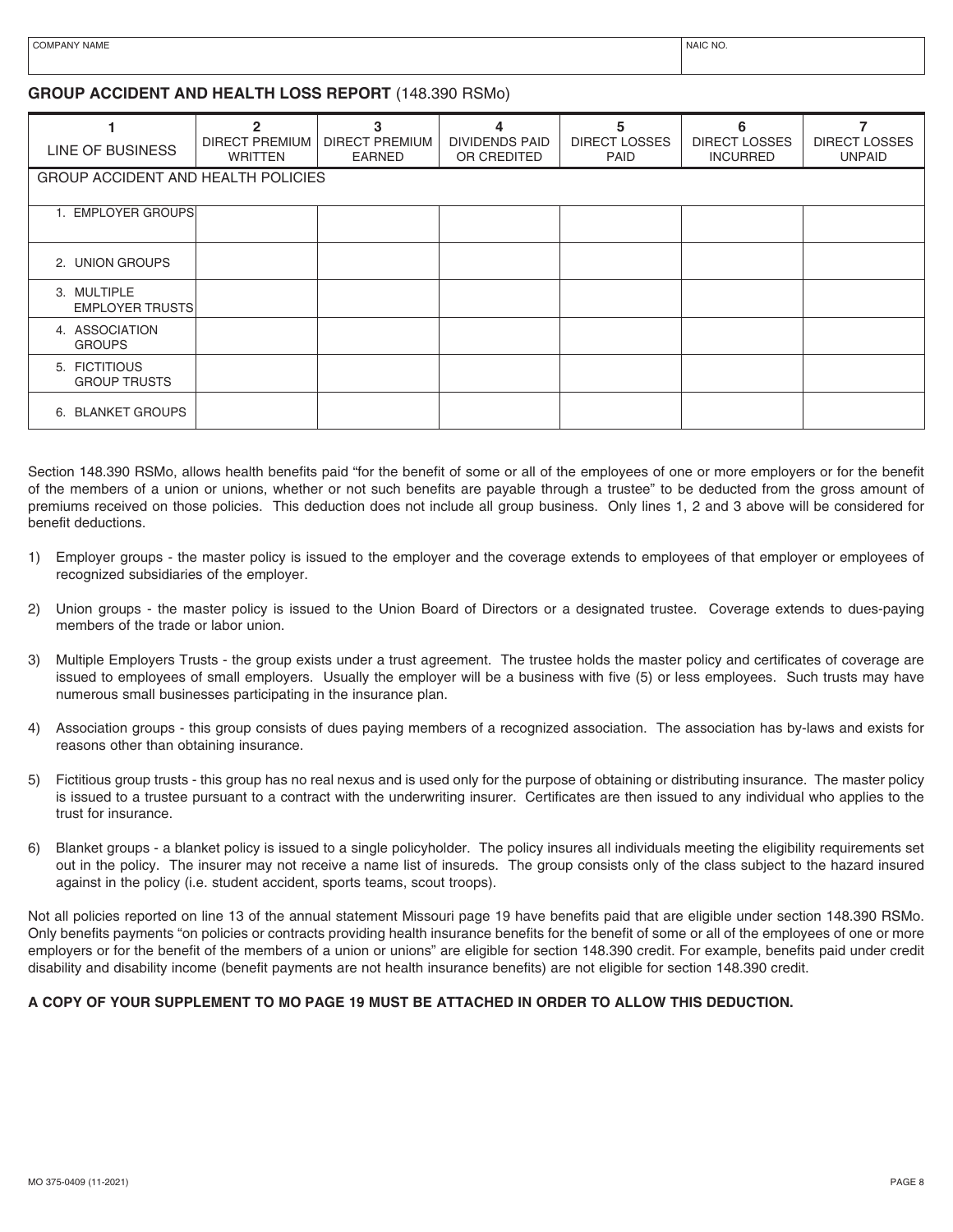| $\sim$<br>PAN'<br>NAME | <b>NAIC NO</b> |
|------------------------|----------------|
|                        |                |

# **RECEIPT SCHEDULE**

Complete the following receipt schedule and attach copies of receipts in order to support credits taken for items shown on pages 2, 3 and 4.

**DATE PAID PAYEE PAYEE PAYEE PAID PAID**